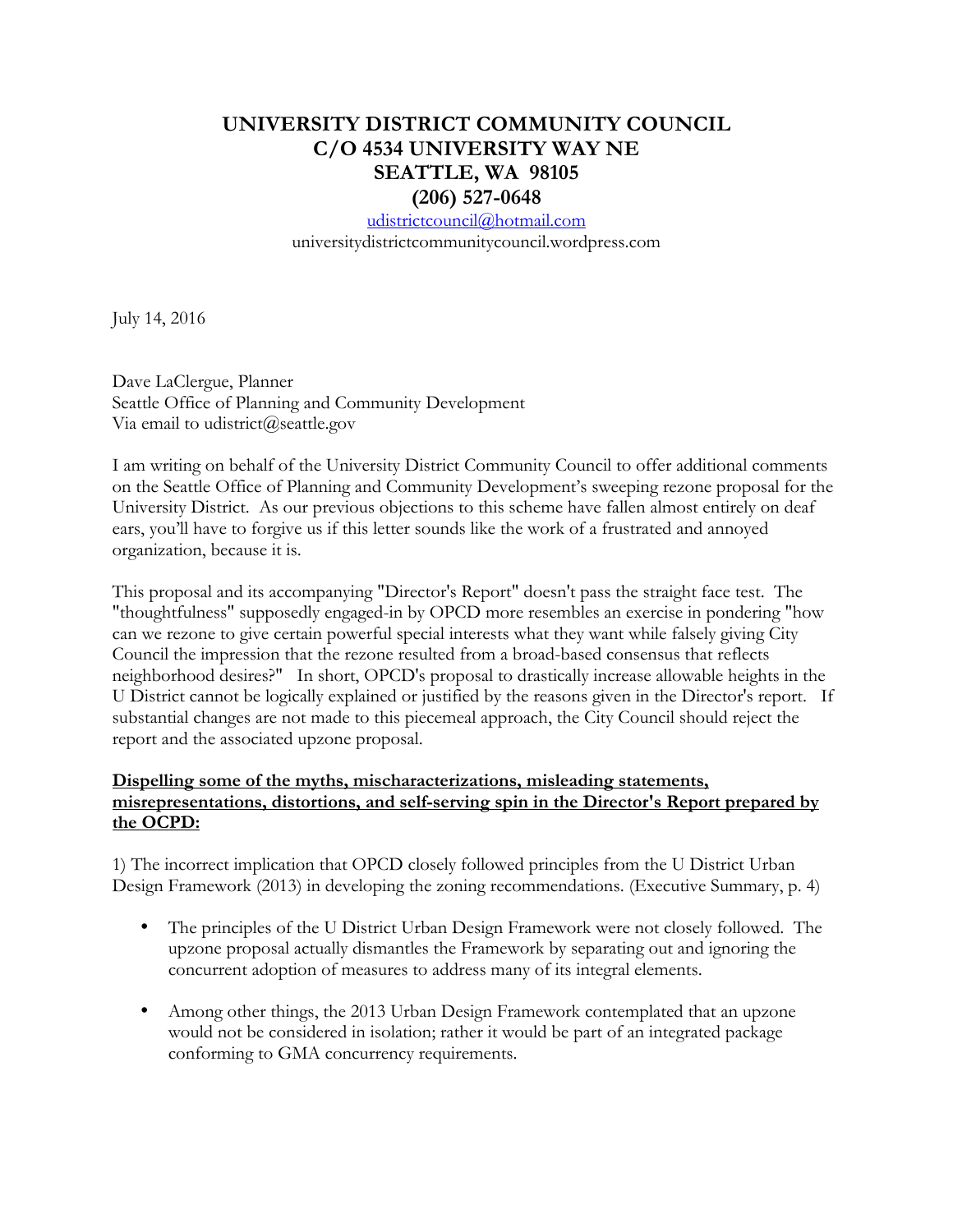- This package would include provisions for increased open space, parks, and a large public square - preferably above the new light-rail transit station. The package would also include provisions for enhanced social services, comprehensive transportation and public works infrastructure, public schools and facilities, and other essential elements contributing to livability and the capacity for sustainable growth.
- The City Council should not treat this upzone proposal as severable from the rest of the elements of the U District Urban Design Framework. It must delay consideration of upzones until integral elements of that program are concurrently adopted or funded.

2) The misrepresentation, distortion and incorrect implication that "the proposed zoning would allow a limited number of new towers, up to 240' and 320' …, [putting] density where there are already tall buildings" … . (Exec. Sum. P. 4)

- The assertion that putting density where there are "already tall buildings" implies that a significant number of tall buildings currently exist in the U District, that they are located close to each other, and that the areas between them are ripe for redevelopment into much taller structures. All untrue, as an honest analysis in the EIS would have revealed.
- There are presently only three "tall buildings" in the U District. The UW tower at Brooklyn and NE  $45<sup>th</sup>$  (325') is the tallest. The next tallest is the Deca Hotel, immediately across the street. The third is located in a residential area five blocks east and two blocks north of these two: the University Plaza Condominiums, at  $8<sup>th</sup>$  Ave. NE & NE 47th.

To the contrary ---the upzone proposal calls for extreme height increases in an approximately 32 block area --- stretching from the alley just east of the UW tower & Deca Hotel up to seven blocks west, and up to five blocks north and south of them. Within these vastly increased height zones are found many newly constructed lower-height (max 65' zoning) projects built since 2012, especially in areas north of NE 45th. These include the AVA Apartments (the entire block between  $11<sup>th</sup>$  &  $12<sup>th</sup>$ Ave. NE, south of NE  $47<sup>th</sup>$ ), and the Bridges apartment complex on  $11<sup>th</sup>$  Ave. NE (developed by UW & Children's Hospital). The blocks north of NE  $47<sup>th</sup>$  to NE  $50<sup>th</sup>$  between Roosevelt and Brooklyn already appear to be fully built-out with modern mid-rise buildings, with the exception of the VW auto dealership at Roosevelt and NE  $47<sup>th</sup>$ .

- For the extreme upzones North of NE  $45<sup>th</sup>$ , we cannot help but wonder if it is solely to satisfy upzoning auto-dealership land-owners and the landowner of a parking lot at  $9<sup>th</sup>$  Ave.  $\&$  NE 45<sup>th</sup> that DPD would resort to exaggerating and mischaracterizing the number and whereabouts of existing U District "tall buildings"?
- Likewise, for the extreme upzones south of NE  $45<sup>th</sup>$ : Is DPD's motivation to expand and mischaracterize the location of existing tall buildings influenced by the UW's plan (outside the scope of this upzone proposal) to construct numerous new high-rise buildings on its West Campus as part of its next Campus Master Plan? Is it to create a high-rise backdrop where the sweeping height increases likely to be proposed by the UW can now be said to be "consistent" with the surrounding neighborhood?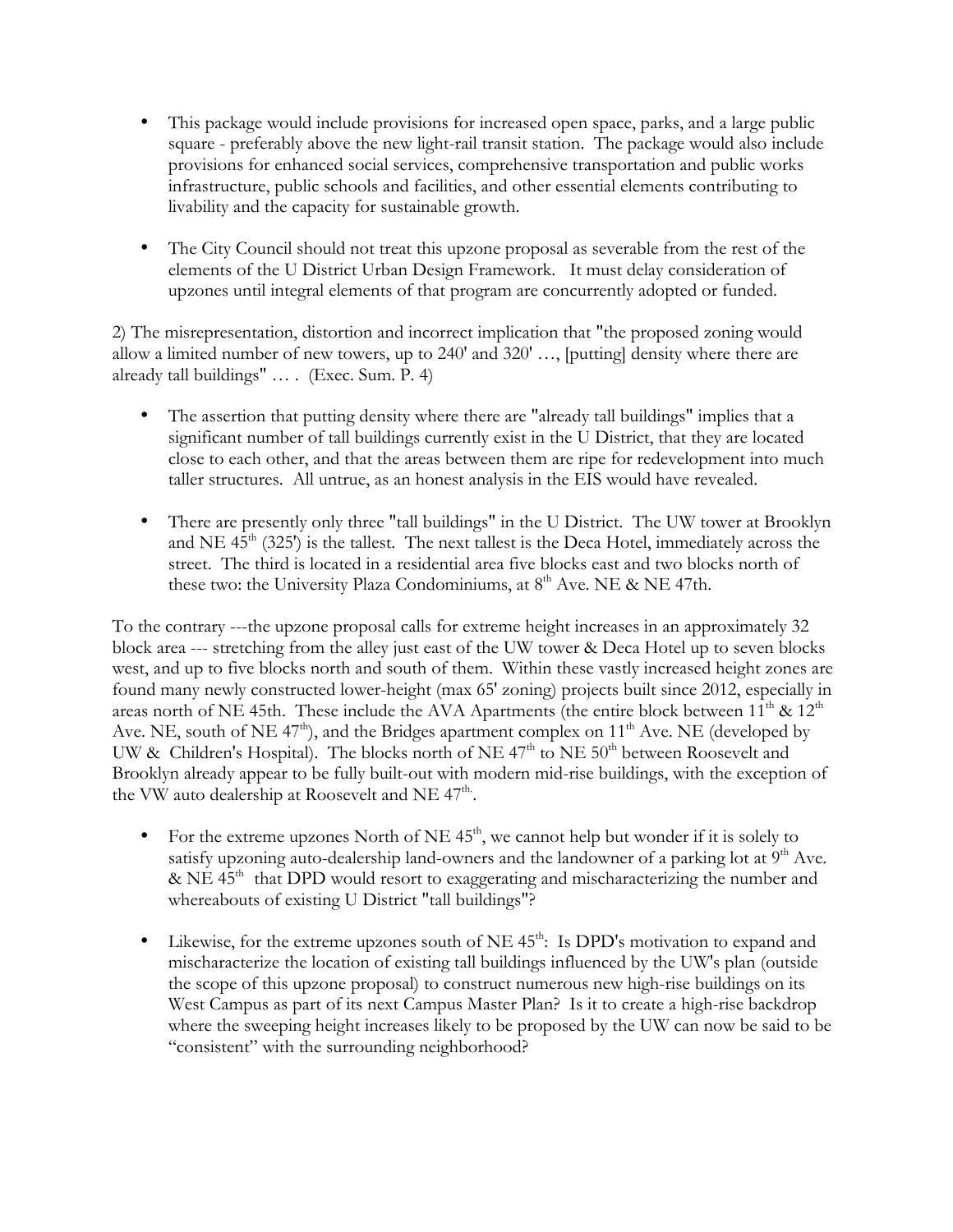The UDCC cannot help but arrive at the conclusion that the honest answer to both of these questions is "Yes".

3) There are other misrepresentations and mischaracterizations in the Director's Report asserting that the proposal would:

- "Keep heights on the Ave relatively low", helping to "maintain the scale and character that neighbors value."
- Provide "thoughtful transitions" by "stepping height limits and density down from the core to the surroundings." ( Exec. Sum. p.4)

OPCD's cleverly parsed phrase "relatively low" relates not to the present-day heights (mostly  $2 - 3$ ) stories) on the Ave that neighbors and visitors value, but to relative lowness as compared to the surrounding skyscrapers allowable under the new zoning --- which neighbors decidedly do not want.

(We note that OPCD seemed surprised by the level of hostility it faced at its public meeting to present this proposal on 5/31. If it had not been working with the same small group of people for the last 4 years the anger at this sweeping upzone from the many citizens not engaged in this stagemanaged process would not have come as a shock at all. The UDCC cannot help but think that Mayor Murray's recent Executive Order eliminating DON support for District Councils is designed explicitly to stifle this kind of honest grassroots dissent).

- The proposal would allow 85' heights (from maximum 65' now) along the Ave for four blocks south of  $NE 45<sup>th</sup>$  (until meeting the UW west campus overlay zone) and allow building heights of up to 240' along the eastern Ave Alley fronting on  $15<sup>th</sup>$  Ave. NE.
- In other areas such as along NE  $47<sup>th</sup>$  between  $8<sup>th</sup>$  and the alley west of Roosevelt would "step down" from 320' heights to 35' (SMU-85-320 to LR-1). A 300-foot height difference is quite a gigantic first "step"!

Given the present-day character and nature of the already built environment, "maintaining the scale and character that neighbors value" is contraindicated by the proposal to so drastically raise heights and to so illogically designate height transitions. In addition, the proposal to expand mixed-use zoning north of NE  $50<sup>th</sup>$  Street and east of  $15<sup>th</sup>$  Ave NE further indicate that the lip service that OPCD pays to transitions between zones is just that – lip service.

4) The UDCC remains gravely concerned that OCPD has failed utterly to provide a real analysis that quantifies accurately the number of existing low-cost market rate apartment housing units that this proposal will displace, and supports City Councilmember Lisa Herbold's call for a thorough displacement analysis to take place before such significant upzones are undertaken, and that there MUST be 1-for-1 replacement of any such units lost to the redevelopment that appears to be OPCD's overarching goal for our neighborhood. We are particularly concerned about the rezone of much of the southwest U-District from lowrise to Midrise, which will surely increase the level of redevelopment and displacement that will occur (and which likely wouldn't absent this upzone) in a quadrant of our neighborhood that contains so many affordable apartments.